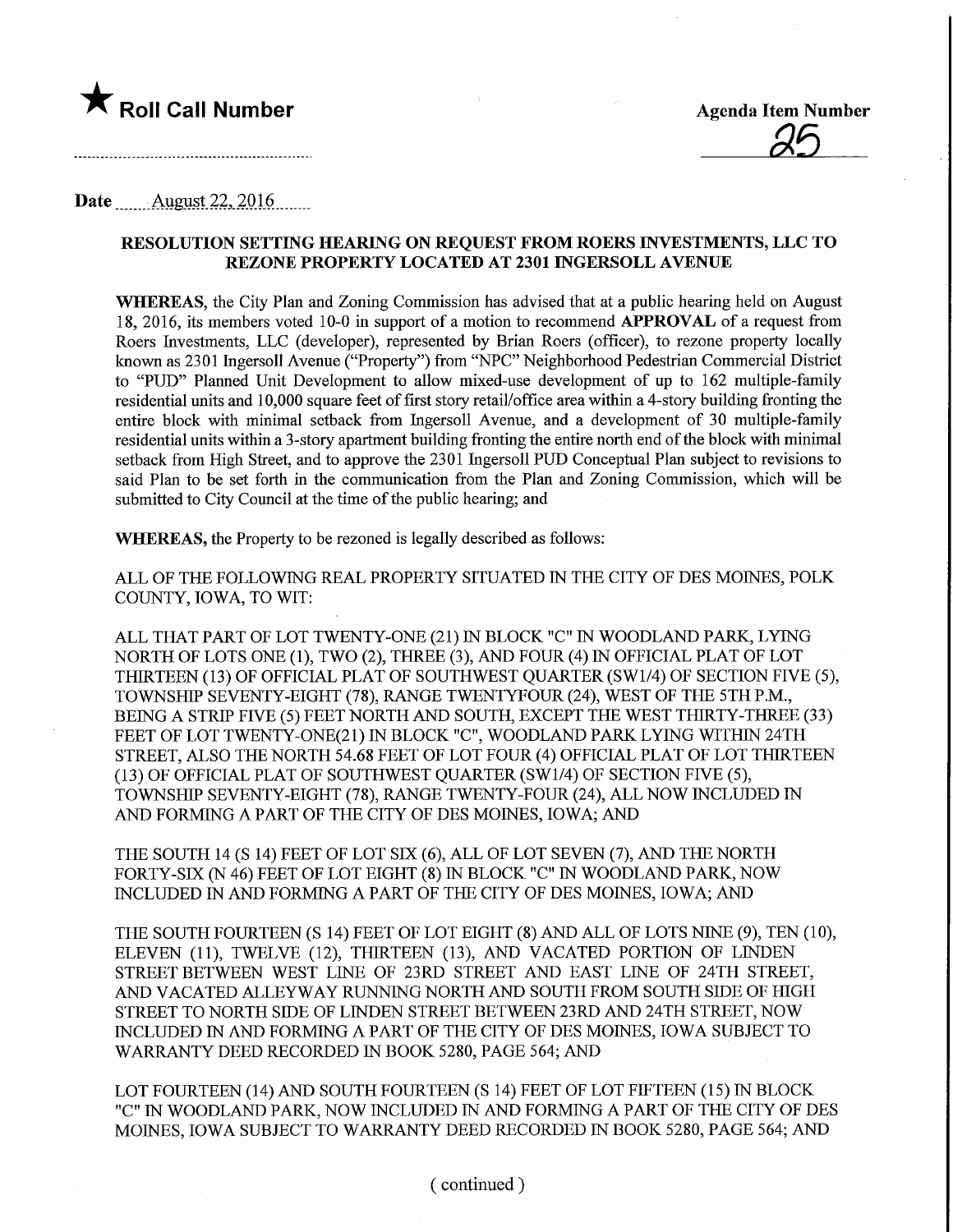

Date August 22, 2016

-2-

LOT ONE (1) (EXCEPT WEST THIRTY-THREE (W 33) FEET, IN OFFICIAL PLAT OF LOT THIRTEEN (13) OF OFFICIAL PLAT OF SOUTHWEST QUARTER (SW1/4) OF SECTION FIVE (5), TOWNSHIP SEVENTY-EIGHT (78), RANGE TWENTY-FOUR (24), WEST OF THE 5TH P.M., NOW INCLUDED IN AND FORMING A PART OF THE CITY OF DES MOINES, IOWA, SUBJECT TO WARRANTY DEED RECORDED IN BOOK 5280, PAGE 564; AND

LOT TWO (2) OF OFFICIAL PLAT OF LOT THIRTEEN (13) OF OFFICIAL PLAT OF SOUTHWEST QUARTER (SW1/4) OF SECTION FFVE (5), TOWNSHIP SEVENTY-EIGHT (78), RANGE TWENTY-FOUR (24), WEST OF THE 5TH P.M., NOW INCLUDED IN AND FORMING A PART OF THE CITY OF DES MOINES, IOWA; AND

LOT THREE (3) OF OFFICIAL PLAT OF LOT THIRTEEN (13) OF OFFICIAL PLAT OF SOUTHWEST QUARTER (SW1/4) OF SECTION FIVE (5), TOWNSHIP SEVENTY-EIGHT (78), RANGE TWENTY-FOUR (24), WEST OF THE 5TH P.M, NOW INCLUDED IN AND FORMING A PART OF THE CITY OF DES MOINES, IOWA; AND

THE SOUTH 85.32 FEET OF LOT FOUR (4) OF OFFICIAL PLAT OF LOT THIRTEEN (13) OF OFFICIAL PLAT OF SOUTHWEST QUARTER (SW1/4) OF SECTION FIVE (5), TOWNSHIP SEVENTY-EIGHT (78), RANGE TWENTY-FOUR (24), WEST OF THE 5TH P.M, NOW INCLUDED IN AND FORMING A PART OF THE CITY OF DES MOINES, IOWA,

EXCEPT, ANY PORTION OF THE ABOVE DESCRIBED PROPERTY INCLUDED IN THAT LAND CONVEYED TO THE CITY OF DES MOINES, IOWA, BY JOHN E. SPENCE, SR. AND HELEN SPENCE, HUSBAND AND WIFE, BY WARRANTY DEED DATED JULY 30, 1983, FILED AUGUST 25,1983, AND RECORDED IN BOOK 5280, PAGE 564 REFERENCE TO WHICH DEED IS HERE MADE FOR ALL PURPOSES.

NOW, THEREFORE, BE IT RESOLVED, by the City Council of the City of Des Moines, Iowa, as follows:

- 1. That the meeting of the City Council at which the proposed rezoning and PUD Conceptual Plan are to be considered shall be held at the Richard A. Clark Municipal Service Center (MSC), located at 1551 E. Martin Luther King, Jr. Parkway, Des Moines, Iowa, at 5:00 p.m. on September 12, 2016, at which time the City Council will hear both those who oppose and those who favor the proposal.
- 2. That the City Clerk is hereby authorized and directed to cause notice of said proposal in the accompanying form to be given by publication once, not less than seven (7) days and not more than twenty (20) days before the date of hearing, all as specified in Section 362.3 and Section 414.4 of the Iowa Code.